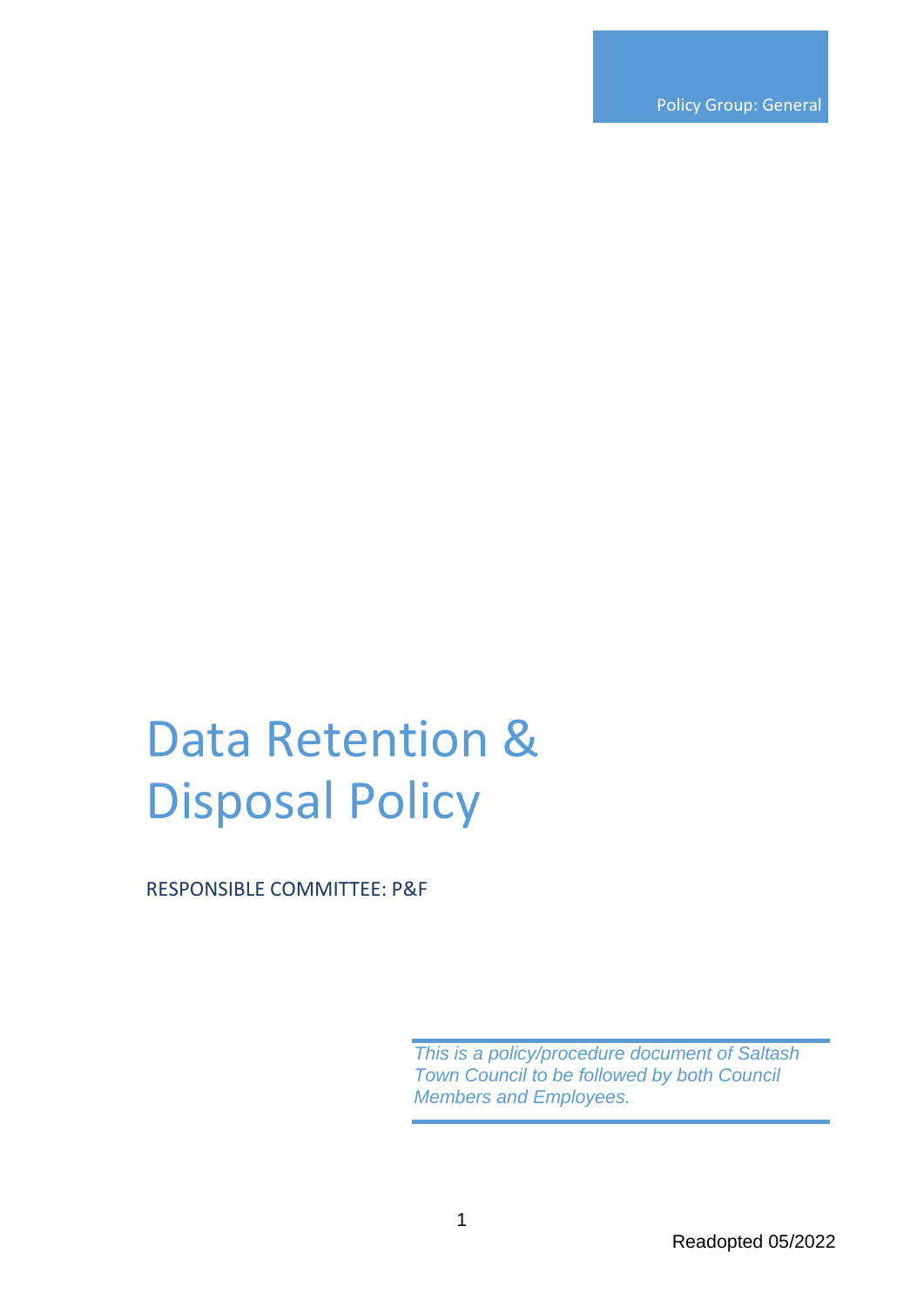| <b>Current Document Status</b>       |                       |                    |               |  |
|--------------------------------------|-----------------------|--------------------|---------------|--|
| <b>Version</b>                       | 1/2022                | <b>Approved by</b> | <b>ATM</b>    |  |
| <b>Date</b>                          | 05/2018               | <b>Date</b>        | 05.05.2022    |  |
| <b>Responsible</b><br><b>Officer</b> | <b>AJT</b>            | Minute no.         | 54/22/23b(iv) |  |
| <b>Next review date</b>              | Annual or as required |                    |               |  |

| <b>Version History</b> |                |                      |                         |  |
|------------------------|----------------|----------------------|-------------------------|--|
| <b>Date</b>            | <b>Version</b> | <b>Author/Editor</b> | <b>Notes</b>            |  |
| 052018                 |                | SLCC/ajt             | <b>New</b>              |  |
| May 2021               | 1/2021         | <b>AJT</b>           | Readopted – new council |  |
| May 2022               | 1/2022         | <b>AJT</b>           | Readopted               |  |
|                        |                |                      |                         |  |

## **Document Retention Period** Until superseded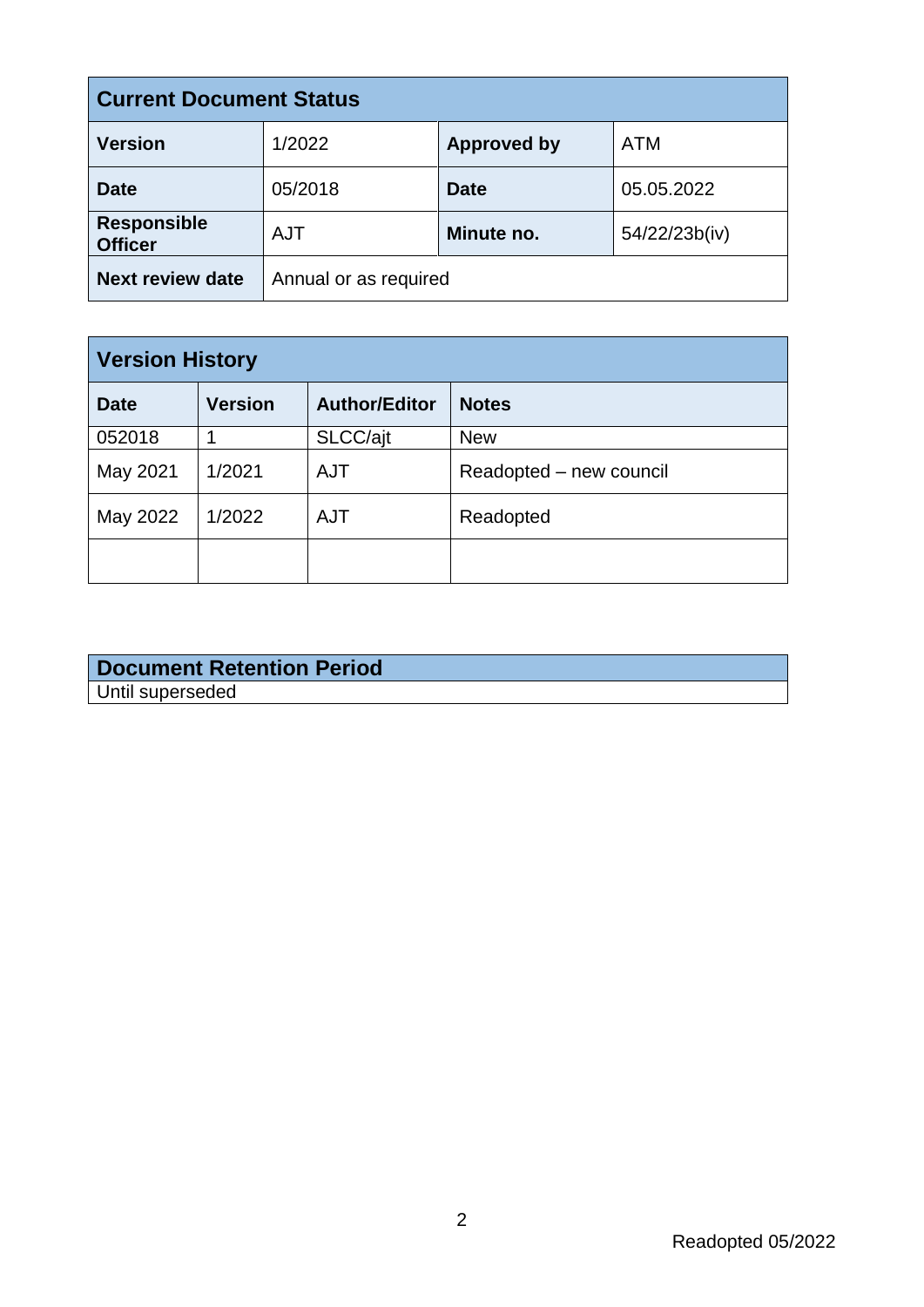# **Saltash Town Council Data Retention and Disposal Policy**

NOTE: This document refers to the now repealed Data Protection Act 1998 which has been replaced by the Data Protection Act 2018.

#### **1. Introduction**

- 1.1 The Council accumulates a vast amount of information and data during the course of its everyday activities. This includes data generated internally in addition to information obtained from individuals and external organisations. This information is recorded in various different types of document.
- 1.2 Records created and maintained by the Council are an important asset and as such measures need to be undertaken to safeguard this information. Properly managed records provide authentic and reliable evidence of the Council's transactions and are necessary to ensure it can demonstrate accountability.
- 1.3 Documents may be retained in either 'hard' paper form or in electronic forms. For the purpose of this policy, 'document' and 'record' refers to both hard copy and electronic records.
- 1.4 It is imperative that documents are retained for an adequate period of time. If documents are destroyed prematurely the Council and individual officers concerned could face prosecution for not complying with legislation and it could cause operational difficulties, reputational damage and difficulty in defending any claim brought against the Council.
- 1.5 In contrast to the above the Council should not retain documents longer than is necessary. Timely disposal should be undertaken to ensure compliance with the UK General Data Protection Regulations so that personal information is not retained longer than necessary. This will also ensure the most efficient use of limited storage space.

#### **2. Scope and Objectives of the Policy**

- 2.1 The aim of this document is to provide a working framework to determine which documents are:
	- Retained and for how long; or
	- Disposed of and if so by what method.
- 2.2 There are some records that do not need to be kept at all or that are routinely destroyed in the course of business. This usually applies to information that is duplicated, unimportant or only of a short-term value. Unimportant records of information include:
	- 'With compliments' slips.
	- Catalogues and trade journals.
	- Non-acceptance of invitations.
	- Trivial electronic mail messages that are not related to Council business.
	- Requests for information such as maps, plans or advertising material.
	- Out of date distribution lists.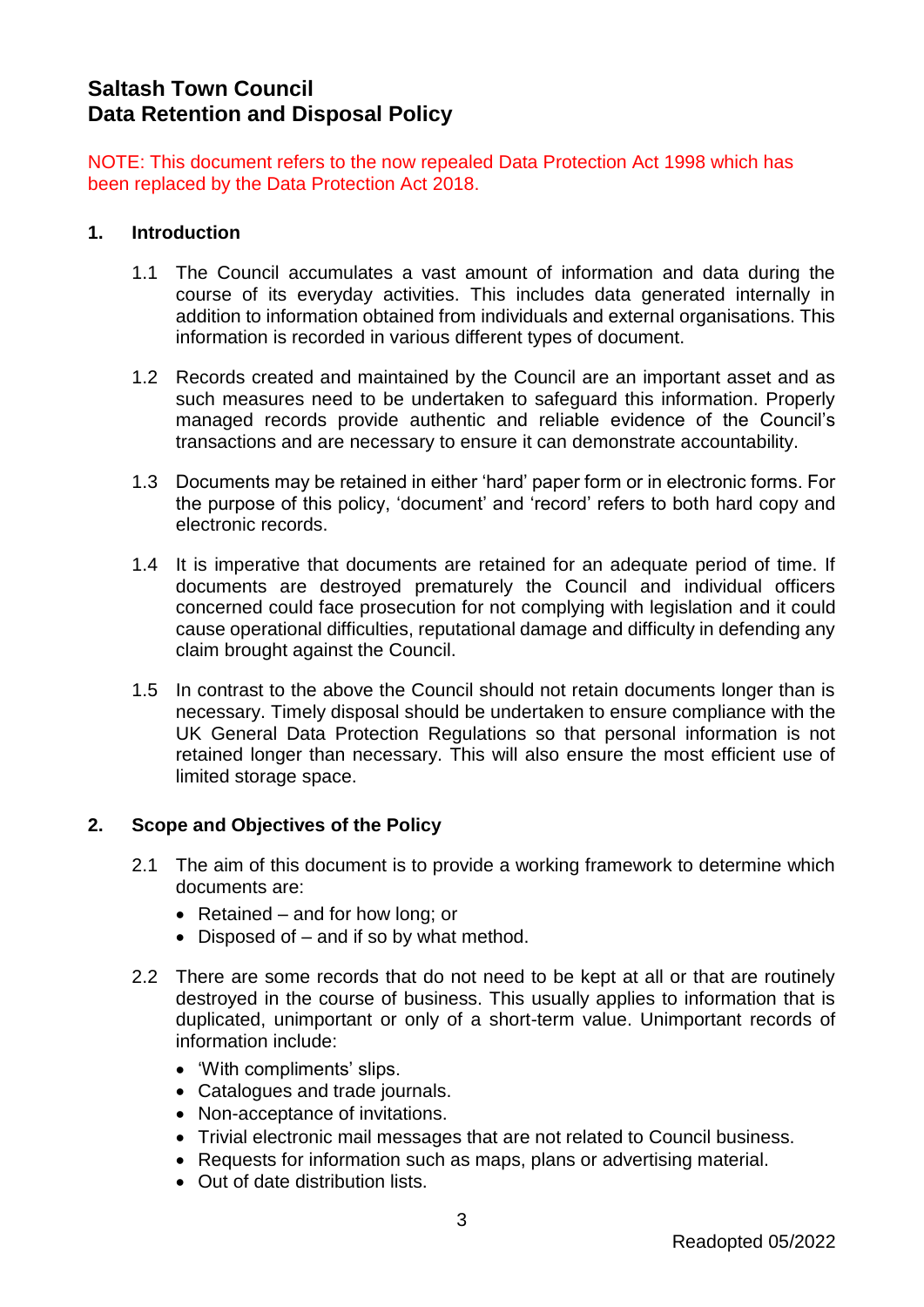- 2.3 Duplicated and superseded material such as stationery, manuals, drafts, forms, address books and reference copies of annual reports may be destroyed.
- 2.4 Records should not be destroyed if the information can be used as evidence to prove that something has happened. If destroyed the disposal needs to be disposed of under the General Data Protection Regulations

#### **3. Roles and Responsibilities for Document Retention and Disposal**

- 3.1 The Council is responsible for determining whether to retain or dispose of documents and should undertake a review of documentation at least on an annual basis to ensure that any unnecessary documentation being held is disposed of under the UK General Data Protection Regulations.
- 3.2 The Council should ensure that all employees are aware of the retention/disposal schedule.

#### **4. Document Retention Protocol**

- 4.1 Councils should have in place an adequate system for documenting the activities of their service. This system should take into account the legislative and regulatory environments to which they work.
- 4.2 Records of each activity should be complete and accurate enough to allow employees and their successors to undertake appropriate actions in the context of their responsibilities to:
	- Facilitate an audit or examination of the business by anyone so authorised.
	- Protect the legal and other rights of the Council, its clients and any other persons affected by its actions.
	- Verify individual consent to record, manage and record disposal of their personal data.
	- Provide authenticity of the records so that the evidence derived from them is shown to be credible and authoritative.
- 4.3 To facilitate this the following principles should be adopted:
	- Records created and maintained should be arranged in a record-keeping system that will enable quick and easy retrieval of information under the UK General Data Protection Regulations
	- Documents that are no longer required for operational purposes but need retaining should be placed at the records office.
- 4.4 The retention schedules in Appendix A: List of Documents for Retention or Disposal provide guidance on the recommended minimum retention periods for specific classes of documents and records. These schedules have been compiled from recommended best practice from the Public Records Office, the Records Management Society of Great Britain and in accordance with relevant legislation.
- 4.5 Whenever there is a possibility of litigation, the records and information that are likely to be affected should not be amended or disposed of until the threat of litigation has been removed.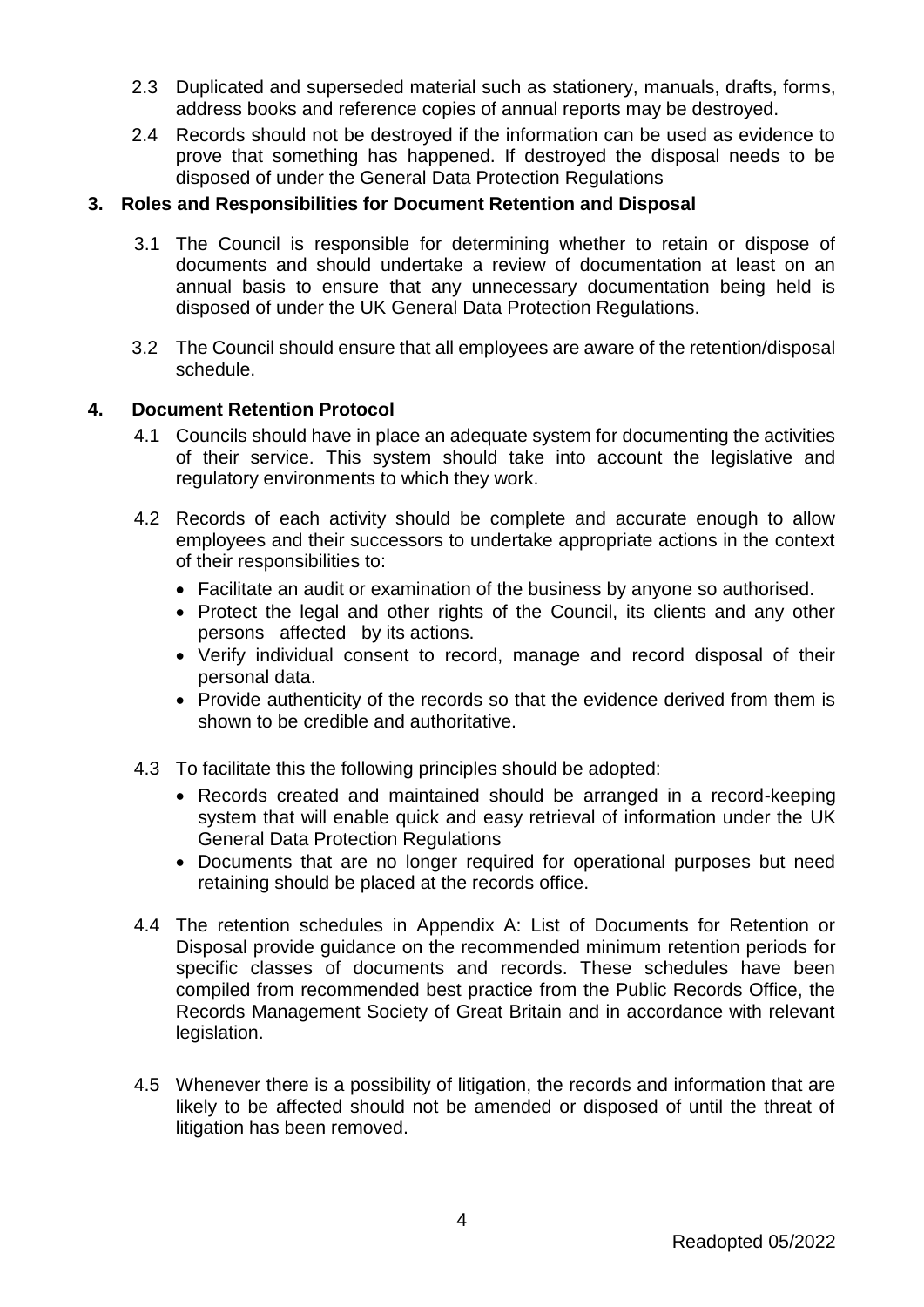### **5. Document Disposal Protocol**

- 5.1 Documents should only be disposed of if reviewed in accordance with the following:
	- Is retention required to fulfil statutory or other regulatory requirements?
	- Is retention required to meet the operational needs of the service?
	- Is retention required to evidence events in the case of dispute?
	- Is retention required because the document or record is of historic interest or intrinsic value?
- 5.2 When documents are scheduled for disposal the method of disposal should be appropriate to the nature and sensitivity of the documents concerned. A record of the disposal will be kept to comply with the General Data Protection Regulations.
- 5.3 Documents can be disposed of by any of the following methods:
	- Non-confidential records: place in waste paper bin for disposal.
	- Confidential records or records giving personal information: shred documents.
	- Deletion of computer records.
	- Transmission of records to an external body such as the County Records Office.
- 5.4 The following principles should be followed when disposing of records:
	- All records containing personal or confidential information should be destroyed at the end of the retention period. Failure to do so could lead to the Council being prosecuted under the UK General Data Protection Regulations.
	- the Freedom of Information Act or cause reputational damage.
	- Where computer records are deleted steps should be taken to ensure that data is 'virtually impossible to retrieve' as advised by the Information Commissioner.
	- Where documents are of historical interest it may be appropriate that they are transmitted to the County Records office.
	- Back-up copies of documents should also be destroyed (including electronic or photographed documents unless specific provisions exist for their disposal).
- 5.5 Records should be maintained of appropriate disposals. These records should contain the following information:
	- The name of the document destroved.
	- The date the document was destroyed.
	- The method of disposal.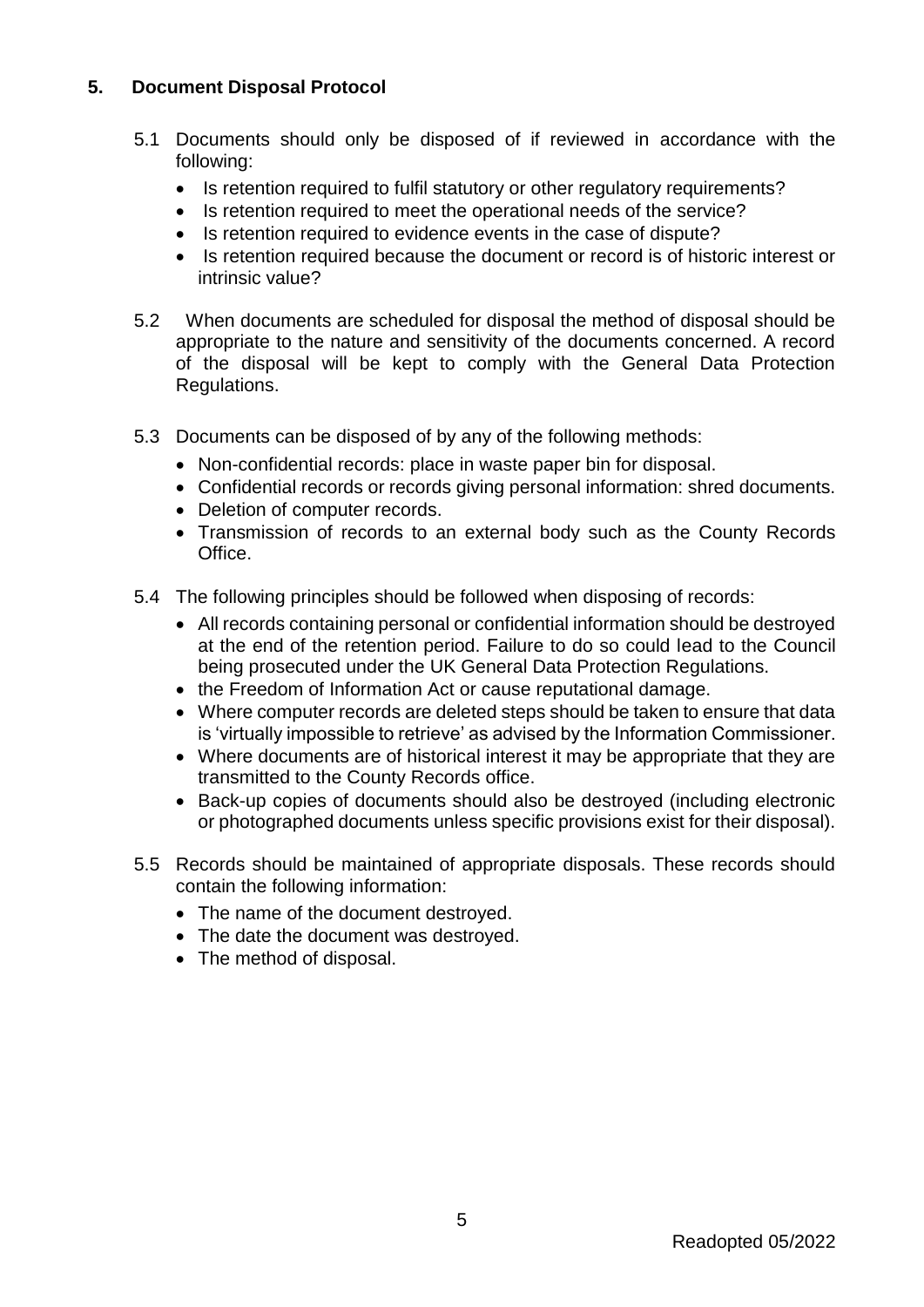#### **6. Data Protection Act 1998 (REPEALED AND REPLACED BY THE Data Protection Act 2018 23rd May 2018)– Obligation to Dispose of Certain Data**

6.1 The Data Protection Act 1998 ('Fifth Principle') requires that personal information must not be retained longer than is necessary for the purpose for which it was originally obtained. Section 1 of the Data Protection Act defines personal information as:

Data that relates to a living individual who can be identified:

- a) from the data, or
- b) from those data and other information which is in the possession of, or is likely to come into the possession of the data controller.

It includes any expression of opinion about the individual and any indication of the intentions of the Council or other person in respect of the individual.

- 6.2 The Data Protection Act provides an exemption for information about identifiable living individuals that is held for research, statistical or historical purposes to be held indefinitely provided that the specific requirements are met.
- 6.3 Councils are responsible for ensuring that they comply with the principles of the under the UK General Data Protection Regulations namely:
	- Personal data is processed fairly and lawfully and, in particular, shall not be processed unless specific conditions are met.
	- Personal data shall only be obtained for specific purposes and processed in a compatible manner.
	- Personal data shall be adequate, relevant, but not excessive.
	- Personal data shall be accurate and up to date.
	- Personal data shall not be kept for longer than is necessary.
	- Personal data shall be processed in accordance with the rights of the data subject.
	- Personal data shall be kept secure.
- 6.4 External storage providers or archivists that are holding Council documents must also comply with the above principles of the General Data Protection Regulations.

#### **7. Scanning of Documents**

- 7.1 In general, once a document has been scanned on to a document image system the original becomes redundant. There is no specific legislation covering the format for which local government records are retained following electronic storage, **except** for those prescribed by HM Revenue and Customs.
- 7.2 As a general rule hard copies of scanned documents should be retained for three months after scanning.
- 7.3 Original documents required for VAT and tax purposes should be retained for six years unless a shorter period has been agreed with HM Revenue and Customs.